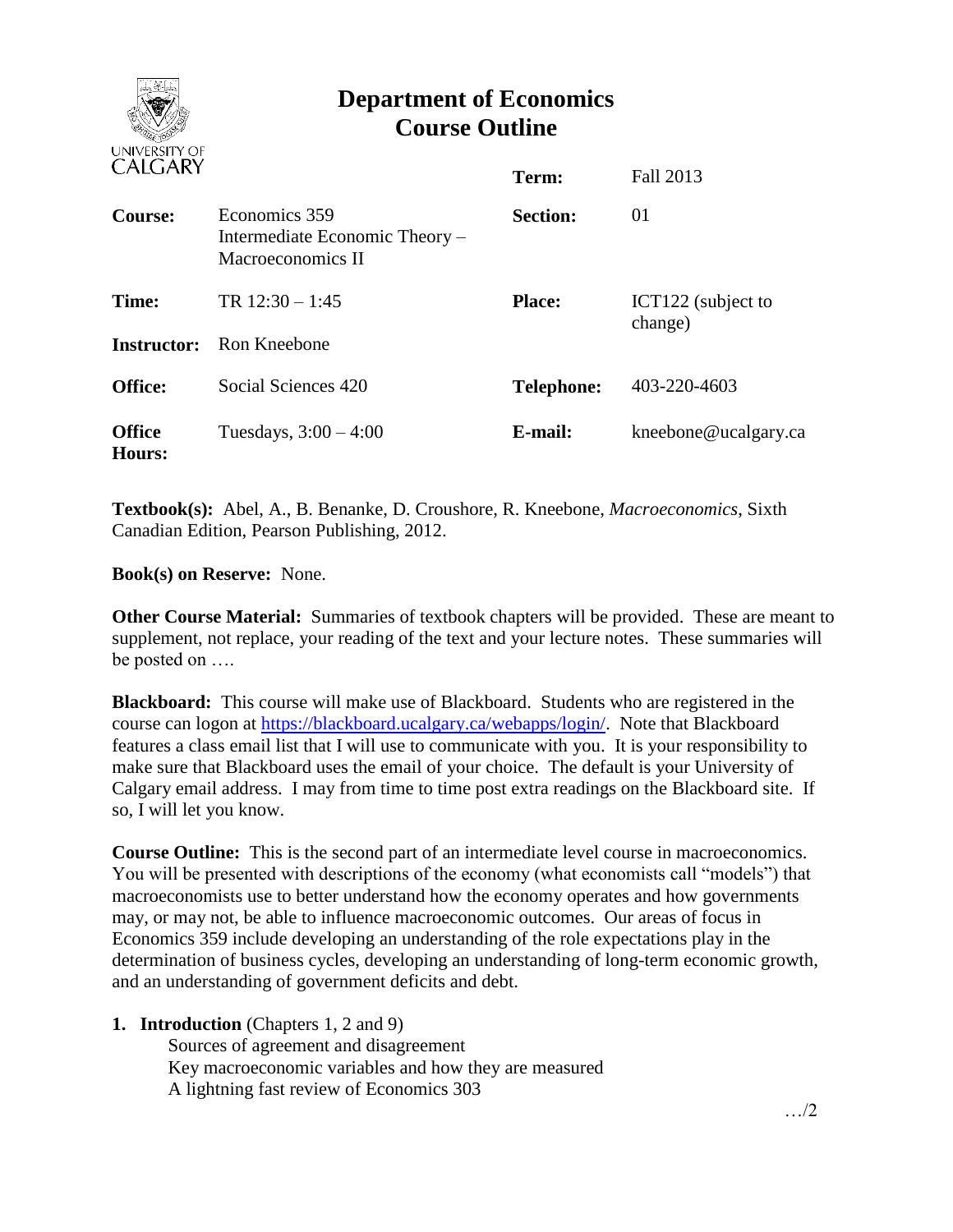- **2. The Role of Expectations in the Model of the Business Cycle** (Chapters 11 and 12) The Keynesian approach The Classical approach
- **3. The Model of Economic Growth** (Chapters 3, 5, and 6) Productivity and the Labour Market The neoclassical growth model

**4. Unemployment, Inflation and Government Finances** (Chapters 13 and 15) The Phillips Curve Government deficits and debt

**Tutorials:** When you registered for this course you were enrolled in a tutorial session. The tutorials are intended to provide students enrolled in Economics 359 with the opportunity to ask a teaching assistant (TA) questions about the course. I will from time to time provide problems for you to consider and to discuss with your classmates and your TA during these tutorial sessions. The problems will not be graded but they do offer you the opportunity to test your understanding of the material covered to that point in the course. You will also have the opportunity to discuss with the TA the material we have discussed in class and which you may not yet fully grasp.

## **Grade Determination and Final Examination Details:**

| First Assignment         | $(10\%)$ -- Due Date: Thursday, October 17 <sup>th</sup> |
|--------------------------|----------------------------------------------------------|
| Midterm Test             | $(25\%)$ -- Date: Thursday, October $24^{\text{th}}$     |
| Second Assignment        | $(15\%)$ -- Due Date: Thursday, November $21st$          |
| Final Exam $\frac{1}{2}$ | $(50\%)$ -- Date: set by the Registrar's Office.         |

Assignments are due at the *beginning* of the lecture on the due date. Solutions to the assignments will be posted on the Blackboard site at that time. This means that late assignments cannot, and will not, be accepted.

Assignments will be handed out 10 to 14 days ahead of when they are due. Completing the assignments take time and will likely require a number of drafts. I therefore encourage you to begin working on these right away rather than waiting until the night before they are due. If because of illness or some other reason you cannot complete the assignment by the due date the weight of the missed assignment will be shifted to the final exam. You must, of course, provide me with a physician's note or some other relevant evidence to explain why you were unable to complete the assignment by the due date. Failure to provide this evidence will result in a zero grade being given for the missed assignment.

The midterm test will be held in the classroom during regular lecture hours. The final exam will be two (2) hours in length, will be conducted in a larger classroom, and will be scheduled by the Registrar's Office. There will be no multiple choice questions on either tests or on the final exam. Use of a calculator during either tests or the final exam will not be allowed.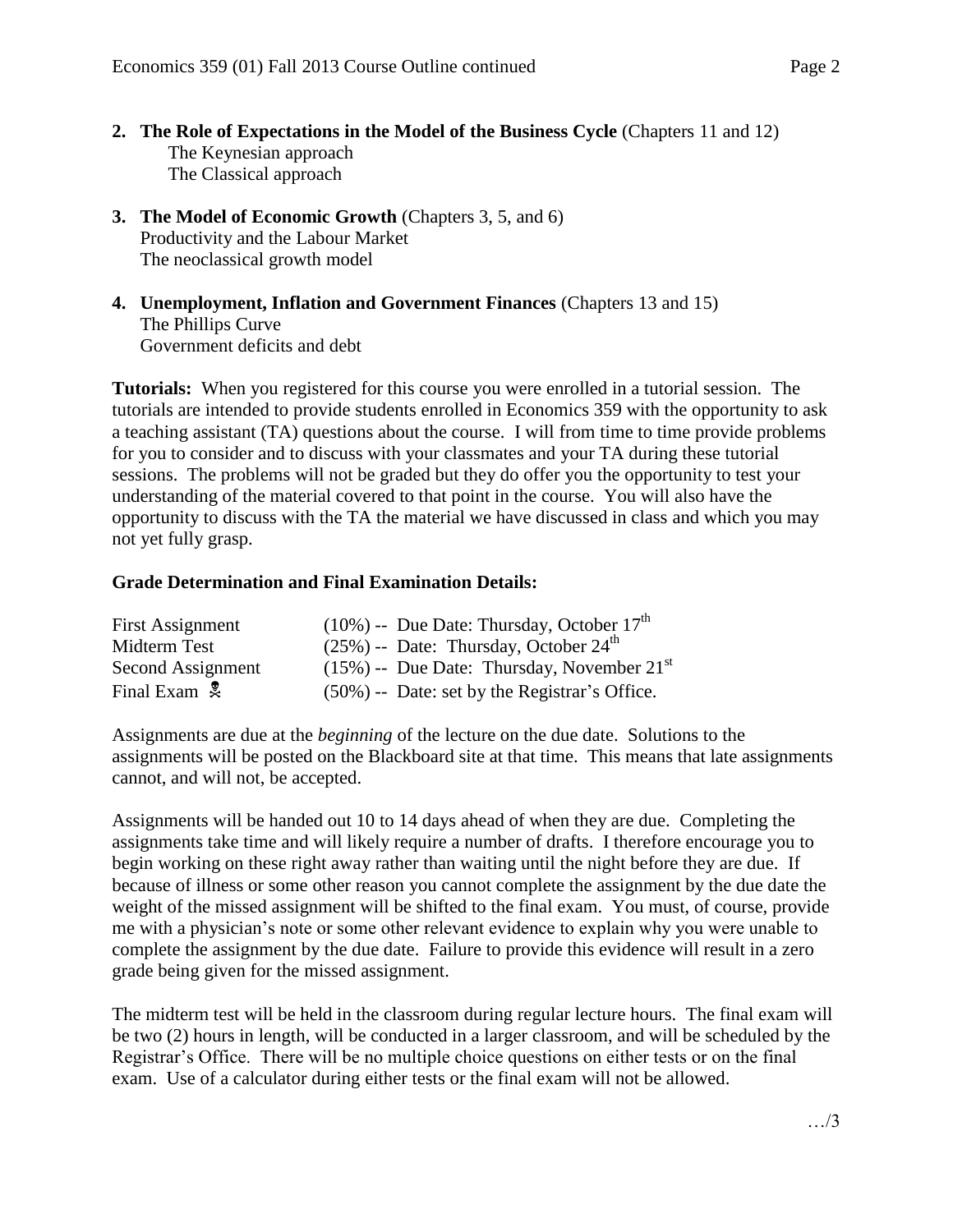If because of illness or some other reason you cannot write the midterm text, the weight of the midterm will be shifted to the final exam. You must, of course, provide me with a physician's note or some other relevant evidence to explain why you were unable to write the midterm test. You must notify and discuss with me the reason why you are unable to write the test prior to October 24<sup>th</sup>. Failure to discuss this with me and failure to provide satisfactory evidence of your inability to write the test on October  $24<sup>th</sup>$  will result in a zero grade being given for the missed midterm.

Assignments and test are intended to be challenging (they are *tests* of your understanding of the material). You are encouraged to consult with your classmates when working on the assignments. If after reading the assigned material and after consulting with your classmates you are still having trouble with an assignment, you are encouraged to show me your efforts and I will try to put you on the right track to solving the problem. The solutions you submit must, however, represent your own work. Taking credit for someone else's work is something for which I show zero tolerance.

As per University policy (see <http://www.ucalgary.ca/pubs/calendar/current/e-2.html>), the grade you receive on assignments, midterms and exams will, in part, reflect your ability to effectively communicate your answers. Being able to write and effectively communicate is a very important skill to develop. Employers demand it and so do I.

Tests and final exams are marked on a numerical (percentage) basis and then converted to letter grades. The course grade is then calculated using the weights indicated above. As a guide to determining standing, these letter grade equivalences will generally apply:

| $A+$ | $9()+$ | В            | 74-76 | $\mathbf{C}$ | $60 - 63$ |
|------|--------|--------------|-------|--------------|-----------|
| A    | 84-89  | В-           | 70-73 | $D+$         | 57-59     |
| A-   | 80-83  | $C_{+}$      | 67-69 | Ð            | 50-56     |
| $B+$ | 77-79  | $\mathbf{C}$ | 64-66 | F            | $0-49$    |

A passing grade on any particular component of the course is not required for a student to pass the course as a whole.

## **Our Relationship:**

I assume that the reason you are attending my class is to acquire an understanding of macroeconomic theory and policy. It has been my experience that this task is made much easier and far more enjoyable for all involved (me included) if we can maintain a relaxed but respectful atmosphere in the classroom. For my part, maintaining such an atmosphere requires that I be respectful of your time, your questions, and your concerns. I will therefore strive to be on time for lectures and office hours, answer your questions as well as I am able, and listen to your concerns. For your part, maintaining a respectful atmosphere requires that you avoid being late for class, that you refrain from leaving before the lecture ends, and that you not talk when either I or one of your classmates is speaking.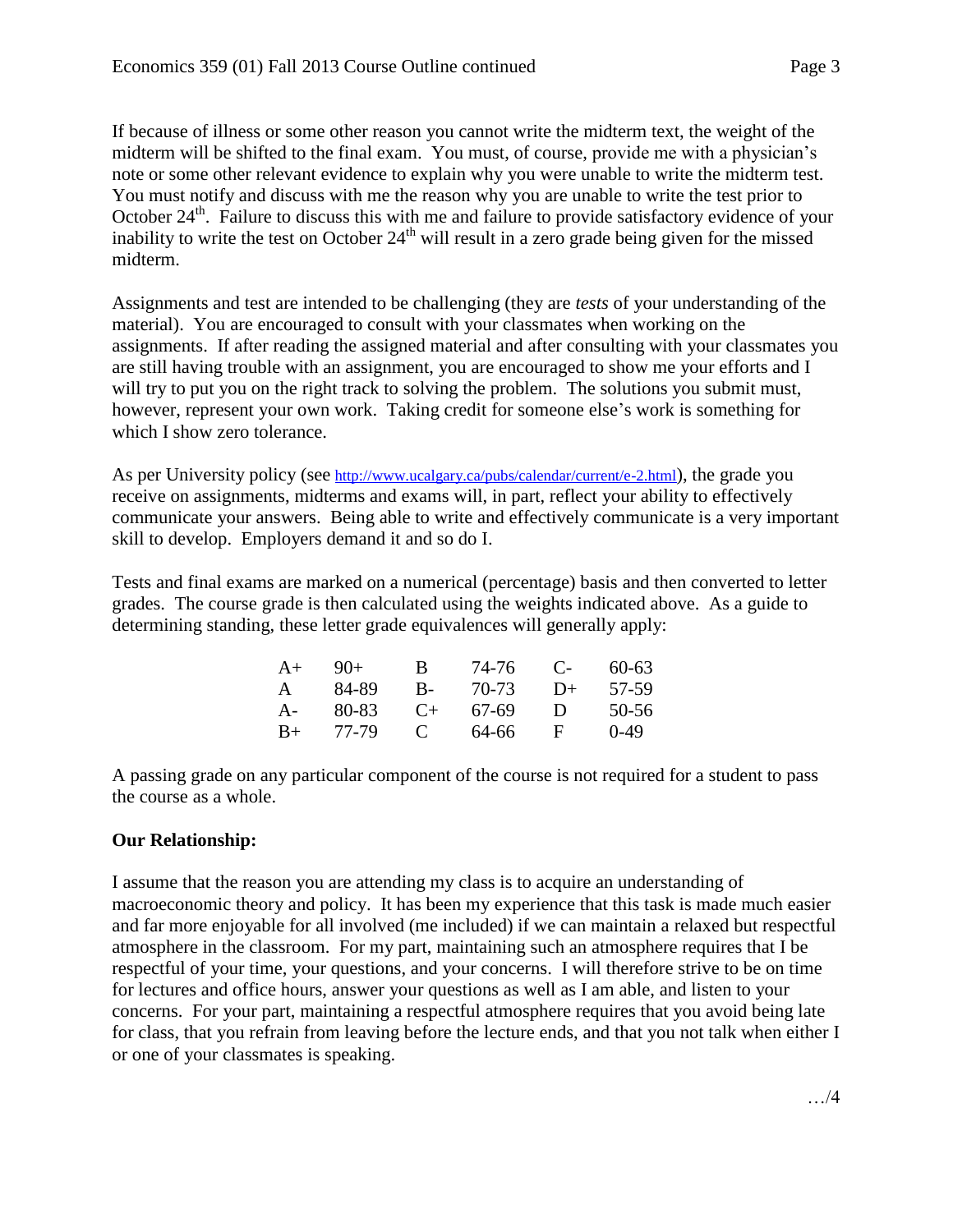## **Other Information:**

Students' Union Vice-President Academic: Emily Macphail Phone: 403-220-3911 E-mail [suvpaca@ucalgary.ca](mailto:subpaca@ucalgary.ca)

Students' Union Faculty Representative (Arts) Phone: 403-220-3913Office: MSC 251 E-mail [arts1@su.ucalgary.ca](mailto:arts1@su.ucalgary.ca) [arts2@su.ucalgary.ca,](mailto:arts2@su.ucalgary.ca) [arts3@su.ucalgary.ca,](mailto:arts3@su.ucalgary.ca) [arts4@su.ucalgary.ca](mailto:arts4@su.ucalgary.ca)

Society of Undergraduates in Economics (S.U.E.): [www.ucalgary.ca/sue](http://www.fp.ucalgary.ca/econ)

Society of Undergraduates in Economics is a student run organization whose main purpose is to assist undergraduate economics students succeed both academically and socially at the University of Calgary. Services include access to the exam bank, career partnerships with the Career Centre through hosting industry nights and information sessions, recognizing achievements in teaching, and organizing social events for members. They invite you to join by contacting [sue@ucalgary.ca.](mailto:sue@ucalgary.ca)

*Faculty of Arts Program Advising and Student Information Resources*

- Have a question, but not sure where to start? The Faculty of Arts Program Information Centre (PIC) is your information resource for everything in Arts! Drop in at SS102, call them at 403-220-3580 or email them at [artsads@ucalgary.ca.](mailto:artsads@ucalgary.ca) You can also visit the Faculty of Arts website at<http://arts.ucalgary.ca/undergraduate> which has detailed information on common academic concerns.
- For program planning and advice, contact the Student Success Centre (formerly the Undergraduate programs Office) at  $403-220-5881$  or visit them on the  $3<sup>rd</sup>$  Floor of the Taylor Family Digital Library.
- For registration (add/drop/swap), paying fees and assistance with your Student Centre, contact Enrolment Services at 403-210-ROCK [7625] or visit them in the MacKimmie Library Block.
- Online writing resources are available at *http://ucalgary.ca/ssc/writing-support/onlinewriting-resources*

Notes:

 It is the student's responsibility to request academic accommodations. If you are a student with a documented disability who may require academic accommodation and have not registered with the Disability Resource Centre, please contact their office at 403-220-8237. Students who have not registered with the Disability Resource Centre are not eligible for formal academic accommodation. You are also required to discuss your needs with your instructor no later than fourteen (14) days after the start of this course.